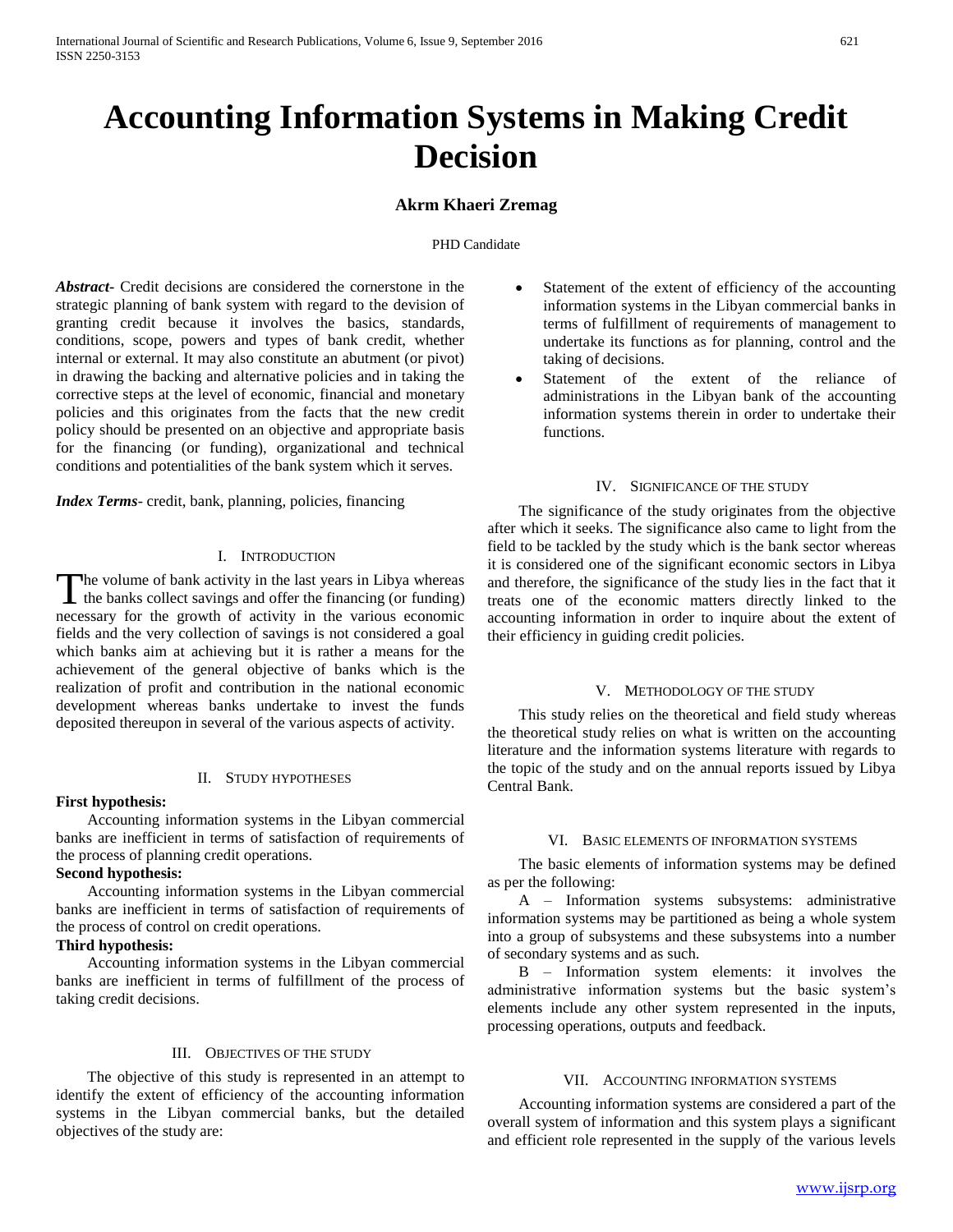of decision taking with ready, correct and accurate information in due time which shall contribute in taking the various administrative decisions.

## **Factors that influence the effectiveness and efficiency of the accounting information systems in banks:**

 In the light of the continuous and accelerating developments that occur in the information systems and their positive impacts on the financial performance for the business establishments, the effectiveness and efficiency of such systems turned to be among the matters that necessitate concern (or interest) and their utilization shall be altogether.

## **Bank credit and role of accounting information in credit granting decisions**

 Granting credit represents one of the most significant bank activities. Banks receive funds and deposits from others and became indebted to the owners of such funds. They also lend their customers loans needed by them and they turn to be indebted thereby, the matter that prompted some to say that banks trade in the debts represented in their debts and the debts of others.

## **Role of accounting information in making credit decision**

- 1. **A synopsis on the customer**/ date of establishment of customer's activity, the study of the economic sector to which belongs the customer, personal information about projects owners and their qualifications, reputation and behaviors as well as the legal form of customer.
- 2. **Objective of facilities**/ is the objective logical and does the objective realize a financial feasibility and the legality of the objective as for the legal and moral aspects.

## VIII. CONCLUSIONS AND RECOMMENDATIONS

 The study has aroused a group of questions and has also presented hypotheses that pertained to the nature of effectiveness of accounting information systems and it has attained several findings that contributed in solving the problem of the study and has answered to questions and hypotheses thereof. The study is trying here to refer to the most prominent of these conclusions.

- 1. The findings of the analysis indicated that the level of effectiveness of accounting information systems in Libyan commercial banks in fulfilling the requirements of the credit planning operation was high and referred to the existence of impact and relationship of statistical and abstract indication to use the accounting information on the administrative performance in the fields of planning, control and decisions-taking which was also confirmed by the financial reports of the Libyan commercial banks sample in terms of the volume of revenues, indicating that they increased, which is a natural matter since planning is considered one of the significant elements in the increase of revenues and decline of expenditures at the long range
- 2. The results (or findings) of analysis indicated that the level of effectiveness of accounting information systems in Libyan commercial banks in fulfilling the

requirements of the control operation on credit granting operations was high. This finding referred to the fact that there is, in the conformity between the design of accounting information system and the requirements of coordination and organizational control, a more successful system and the conformity between the design of the system and such requirements contributes in giving the impression of effectiveness of control and accuracy of information.

3. The findings of statistical analysis referred to the fact that the level of effectiveness of accounting information systems in the Libyan commercial banks in fulfilling the requirements of the process of making credit decisions was high and came to the fact that the good standard implementation of accounting information systems helps in improving the process of decisions making by managers with regard to the credit granting decisions, besides the fact that it helps the improvement of internal control and quality of financial reports.

## IX. RECOMMENDATIONS

 According to the findings obtained from the reality of statistical analysis of data, the following recommendations were deduced:

- 1. Emphasize the continuous improvement of accounting information systems in the Libyan native commercial banks, the matter that shall enable them to go along with the technological developments in the financial and accounting field in such a way to be positively reflected on the functions (or occupations) of the administration of the bank in terms of planning, control and credit decisions making.
- 2. Necessity to make specialized personnel participate in the operation of designing and building information systems in such a way to agree with nature and necessities of users thereto, the matter that realizes of the features of accounting information quality such as the final outputs of such systems.
- 3. Necessity to work towards spreading the accounting and banking consciousness (or awareness) between the companies and businessmen.
- 4. Work towards the continuation of qualifying and training personnel in the field of accounting information systems and prop them up with qualified and trained skills capable of upholding and continuing the processes of building and developing such systems.

## **REFERENCES**

- [1] Abu Abdu, Mostafa(2004), "Effects of credit risks on the determinants of credit decision - applied study on the commercial banks operating in Gaza Strip during Al-Aqsa Uprising",
- [2] Arsheed, Abdelatti and Joda, Mahfouz (1999), "Credit management", Wael House for Publishing, Amman.
- [3] Alafi Ahmed (1997), "Bank credit and credit analysis", Alexandria for Publishing & Distribution, Egypt.
- [4] Jasem, Kamel (1990), "Impact of accounting information in shares rates", Master degree thesis, Bagdad University.